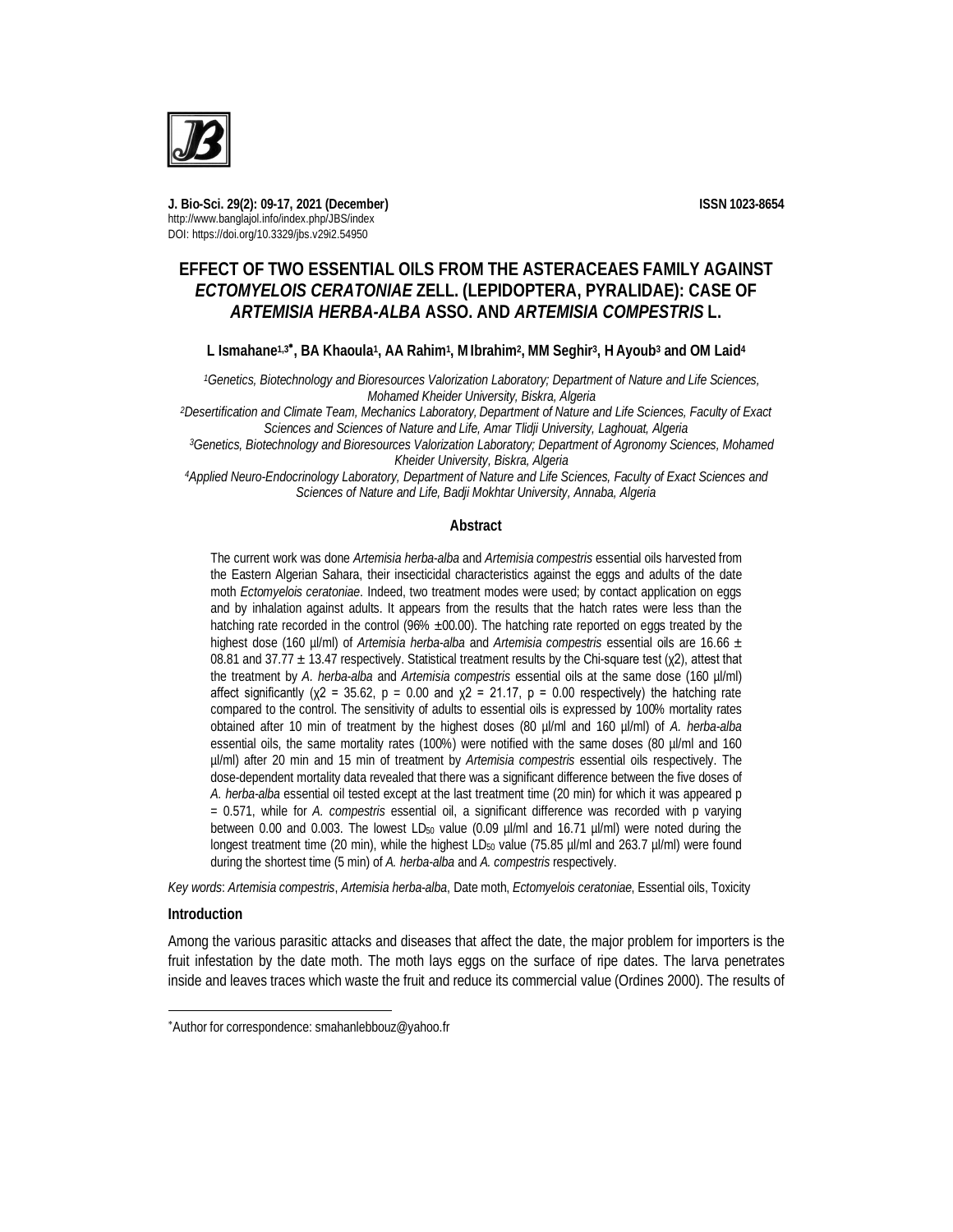chemical control were disappointing to the extent that there is no reduction in the infection rate, this is explained by the endophytic behavior and hanging position of the fruit on the tree that does not facilitate the contact insecticide (Khoualdia et al. 1996, Grissa et al. 2011, Peyrovil et al. 2011, Azqandi et al. 2015). Moreover, oases are a fragile ecosystem where the use of pesticides would have secondary effects for both human being and the environment (Dhouibi 2000). Continuous attack of the pest, incapacity and defects of chemical control, obliges to orient towards other means less drastic and more environmentally compatible (Escoubet 2011). Biopesticides of plant origin are called the means for a better future, because demand for safe crop protection products of low persistence and qualified as "green products" are actually on the rise which ones based on essential oils can be the tools of choice in management programs of pest resistance to pesticides (Isman 2000). The development of new control methods by the use of plants or their extracts possessing insecticidal properties constitutes a concern of the present work. The objective of this study mainly focused on *Artemisia herba*-*alba* Asso. and *Artemisia compestris* L. (Asteraceaes) essential oils harvested from the eastern Algerian Sahara, their insecticidal characteristics against the eggs and adults of the date moth *Ectomyelois ceratoniae.*

#### **Material and Methods**

#### **Collection of plants**

The two plants studied were harvested during October 2017 from the Ain Zaatout (Biskra, Algeria) region. The samples were dried at umber, under laboratory ambient temperature for 21 days. After drying, only the leaves were recuperated and subjected to hydro distillation to obtain the essential oils.

### **Extraction of essential oils**

The simplest method of extracting essential oils is hydro distillation. Its principle consists of immersing the plant material in a water bath, and then the whole is brought to boiling under atmospheric pressure (Sutour 2010). Leaves were subjected to hydro distillation using a modified Clevenger type apparatus.

#### **Animal rearing**

Animal materials are represented by the eggs and the adults of *E. ceratoniae* collected from a rearing colony culture initiated in the laboratory of National Institute of Plant Protection (Biskra, Algeria) under following conditions: (temperature of  $27\pm2^{\circ}$ C, relative humidity of  $65\pm10\%$ ) and photoperiod (16:8) (L:D) (Al-Izzi et al. 1987). The choice of stages was justified because effective control of adults limits their fertility and therefore the number of eggs and the rate of infestation would be reduced.

#### **Toxicity tests**

Two treatment modes were used to test toxicity of *Artemisia herba-alba* Asso and *Artemisia compestris* L. essential oils; one by contact application on eggs and the other by inhalation against adults. The tests were carried out according to the protocol established by McDonald et al. (1970). Several pilot tests were carried out to select the doses to be used; the doses were prepared just prior to testing, by diluting the essential oil in tween 80 at a concentration of 0.1% which is non-toxic to insects (Bokobana et al. 2014). Thus, five doses were prepared (10, 20, 40, 80.160 µl / ml) with a control (Tween 80 diluted at 0.1%).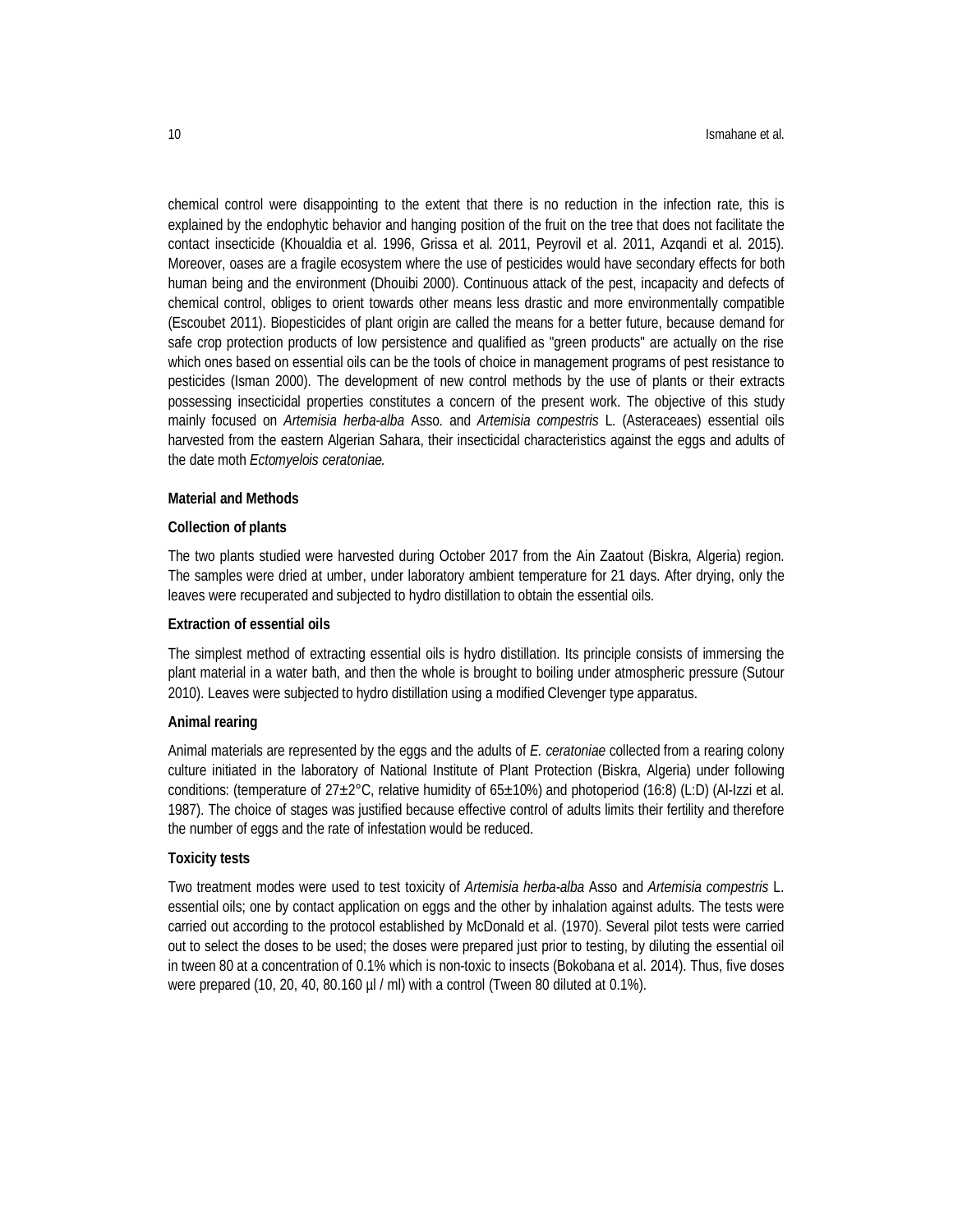### **Contact toxicity**

With a total of 90 eggs (24 h old) for each concentration (30 eggs/ petri dish), the eggs were sprayed directly by the prepared doses of *Artemisia herba-alba* Asso. essential oils. The control eggs were pulverized with diluted Tween 80 (0.1%). After three days of incubation, the hatched eggs are counted by using binocular loupe during one week. The same protocol was followed for *A. compestris* L. essential oil.

### **Inhalation toxicity**

With total of 30 adults (24 h old) for each concentration bottle of 500 ml capacity, served as fumigant chambers containing a piece of cotton soaked by *Artemisia herba-alba* Asso. essential oil, were introduced 10 adult. The control adults were introduced in the bottle containing cotton impregnated in diluted Tween 80 (0.1%), the experiment was followed until death of all the treated adults. The same protocol was followed for *Artemisia compestris* L. essential oil.

### **Calculation of hatching and mortality rate**

For eggs, the hatching rate was calculated using the following formula: The hatching rate  $\%$  = (number of eggs hatched / total number of eggs)  $\times$  100. Adults mortality in treated bottles (M2) were expressed according to the Schneider-Orelli (1947) formula (Xu 2004) in corrected mortalities (Mc), taking into account naturals mortalities occurring in the control bottles (M1) using the following formula: Schneider-Orelli (1947) formula:  $MC = [M2 - M1/ 100 - M1] \times 100$ .

### **Statistical analyses**

To assimilate the effect of different concentrations of the essential oil against eggs hatching rate, the results are compared pair wise by the chi-square test  $(x2)$  using IBM SPSS statistics 22. Data of mortality rates reported by both the plants depending on the dose administered were subjected to one-way analysis of variance, then the means were compared using Tukey's test whether there were differences between the treatments at the 5% level of confidence. R<sup>2</sup>, LD<sub>50</sub> values were estimated by probit analysis using the same program.

### **Results**

### **Effect of** *A. herba-alba* **and** *A. compestris* **essential oils on** *E. ceratoniae* **eggs**

The results of the ovicidal effect of *A. herba-alba* and *A. compestris* essential oils on the hatching rate (%) of *E. ceratoniae* treated eggs depending on the doses are shown in Table 1. It appears from the results of the two studied plants that whatever the treatment doses the hatch rates were found less than the hatching rate recorded in the control in the order of  $96 \pm 00.00\%$ .

Hatching rates of 88.99±02.03%; 83.33±00.00%; 75.55 ± 8.39%; 49.99 ± 8.81% and 16.66 ± 8.81% have been reported on eggs treated with *A. herba alba* essential oils at concentrations 10, 20, 40, 80 and 160 µl/ml respectively, with the same concentrations also for order of *A. compestris* essential oil, registered hatching rate were 85.55  $\pm$  1.92%; 82.22  $\pm$  3.84%; 73.33  $\pm$  3.33; 65.56  $\pm$  5.09% and 37.77  $\pm$  13.47% respectively (Table 1).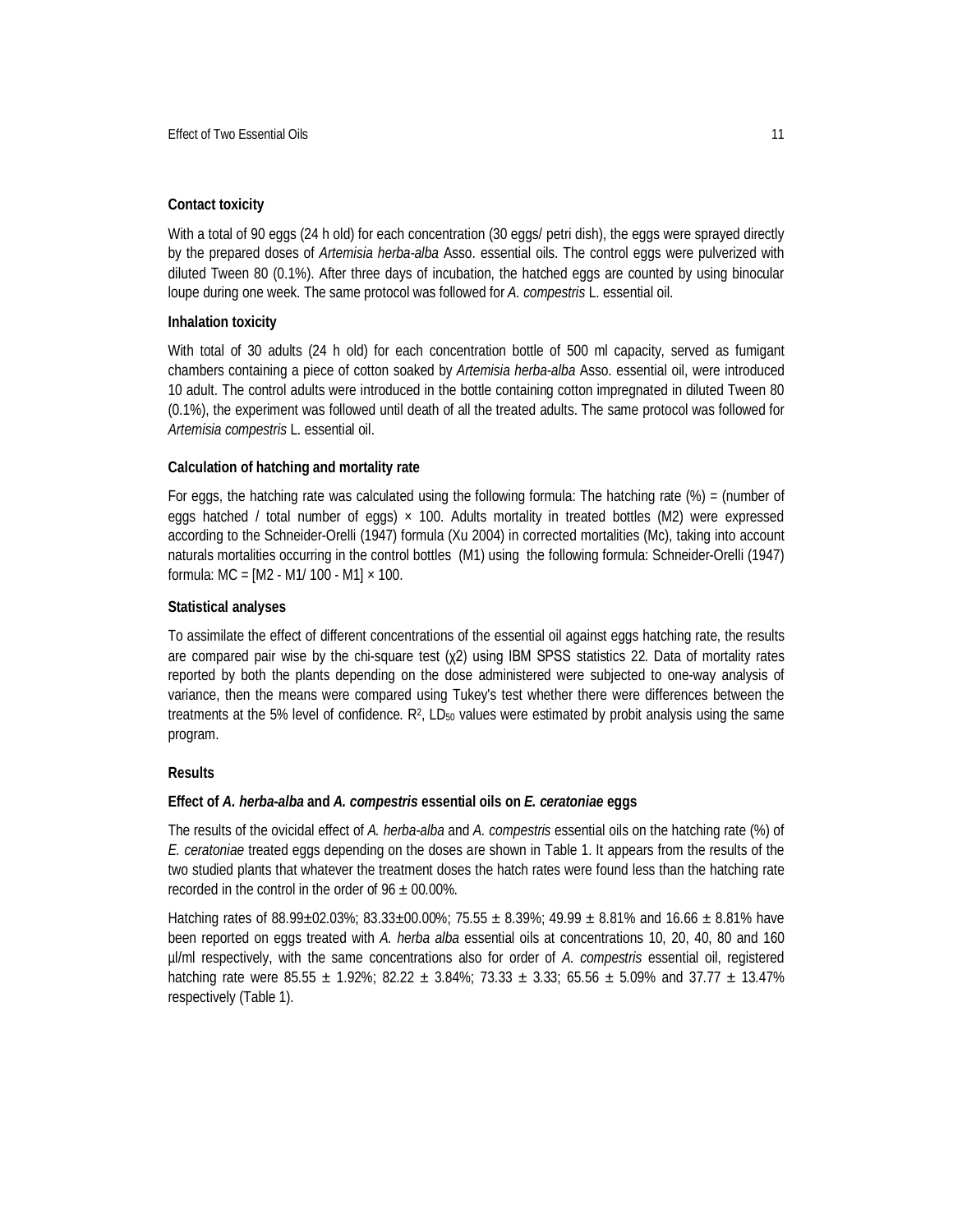| Dose (µl/ml) | Hatching rate $(\%)$ (mean $\pm$ SD) |                   | A. herba-alba |           | A. compestris |           |
|--------------|--------------------------------------|-------------------|---------------|-----------|---------------|-----------|
|              | A. herba-alba                        | A. compestris     | $x^2$         | $P$ value | χ2            | $P$ value |
| 10           | $88.99 \pm 02.03$                    | $85.55 + 01.92$   | 0.21          | 0.64      | 0.74          | 0.389     |
| 20           | $83.33 + 00.00$                      | $82.22 + 0.3.84$  | 1.45          | 0.228     | 1.45          | 0.228     |
| 40           | 75.55+08.39                          | $73.33 + 03.33$   | 3.26          | 0.071     | 4.32          | 0.038     |
| 80           | 49.99+08.81                          | $65.55 \pm 05.09$ | 13.87         | 0.000     | 6.66          | 0.010     |
| 160          | $16.66 \pm 08.81$                    | $37.77 \pm 13.47$ | 35.62         | 0.000     | 21.17         | 0.000     |
| Control      | $96 \pm 00.00$                       |                   |               |           |               |           |
| (Tween 0.1%) |                                      |                   |               |           |               |           |

**Table 1.** Hatching rate (%) (Mean ± SD) of *E. ceratoniae* eggs treated with *A. herba-alba* and *A. compestris*  essential oil

It should also be noted that the hatching rate decreases with increasing concentrations of both the plants essential oils (Table 1). The unhatched eggs treated with *A. herba-alba* essential oil have a dead embryo inside the egg while the unhatched eggs treated with *A. compestris* essential oil present deformity. Statistical analysis resulted by the chi-square test (χ2) (Table 1), attest that the treatment with *A. herba-alba* essential oils at the concentrations 10, 20, and 40 µl/ml do not significantly affect the eggs hatching compared to the control (χ2 = 0.21 and  $p = 0.640$ , χ2 = 1.45 and  $p = 0.228$ , χ2 = 3.26 and  $p = 0.071$  respectively), on the other hand, with the high concentrations 80 and 160  $\mu$ I/ml, the hatching rate was significantly affected with  $\chi$ 2 = 13.87 and p = 0.000, χ2 = 35.62 and p = 0.000 respectively. Whilst *A. compestris* essential oil affect significantly the hatch rate starting at 40  $\mu$ I/ml concentration with  $\chi$ 2 = 4.32 and p = 0.038.

#### **Action of** *A. herba-alba* **and** *A. compestris* **essential oils on** *E. ceratoniae* **adults**

The results on the effect of *A. herba-alba* and *A. compestris* essential oils on *E. ceratoniae* adults are presented in Table 2 and 3 respectively.

| $Time (min.)$ — | Dose (µl/ml)      |                                |                                 |                                 |                                |           |
|-----------------|-------------------|--------------------------------|---------------------------------|---------------------------------|--------------------------------|-----------|
|                 | 10                | 20                             | 40                              | 80                              | 160                            | $P$ value |
| 5               | $00.00 \pm 00.00$ | $13.33 \pm 05.77$ <sub>h</sub> | $33.33 \pm 30.55$ <sub>ah</sub> | $36.66 \pm 05.77$ <sub>hc</sub> | $83.33 \pm 11.54$              | 0.001     |
| 10              | $26.66 \pm 11.54$ | $70.00 \pm 10.00$ h            | $80.00 \pm 26.45$ <sub>bc</sub> | $100.00 \pm 0.00$ c             | $100.00 \pm 0.00$ c            | 0.000     |
| 15              | $83.33 \pm 05.77$ | $96.66 \pm 05.77$ h            | $100.00 \pm 0.00$ <sub>h</sub>  | $100.00 \pm 0.00$ <sub>h</sub>  | $100.00 \pm 0.00$ <sub>h</sub> | 0.001     |
| 20              | $96.66 \pm 05.77$ | $100.00 \pm 0.00$              | $100.00 \pm 0.00$ <sub>a</sub>  | $100.00 \pm 0.00$ <sub>a</sub>  | $100.00 \pm 0.00$ <sub>2</sub> | 0.571     |

**Table 2.** Mortality rate (%) (Mean ± SD) of *E. ceratoniae* adults treated with *A. herba-alba* essential oil

Means in the same line with the same letter are not significantly different at  $p \le 0.05$ .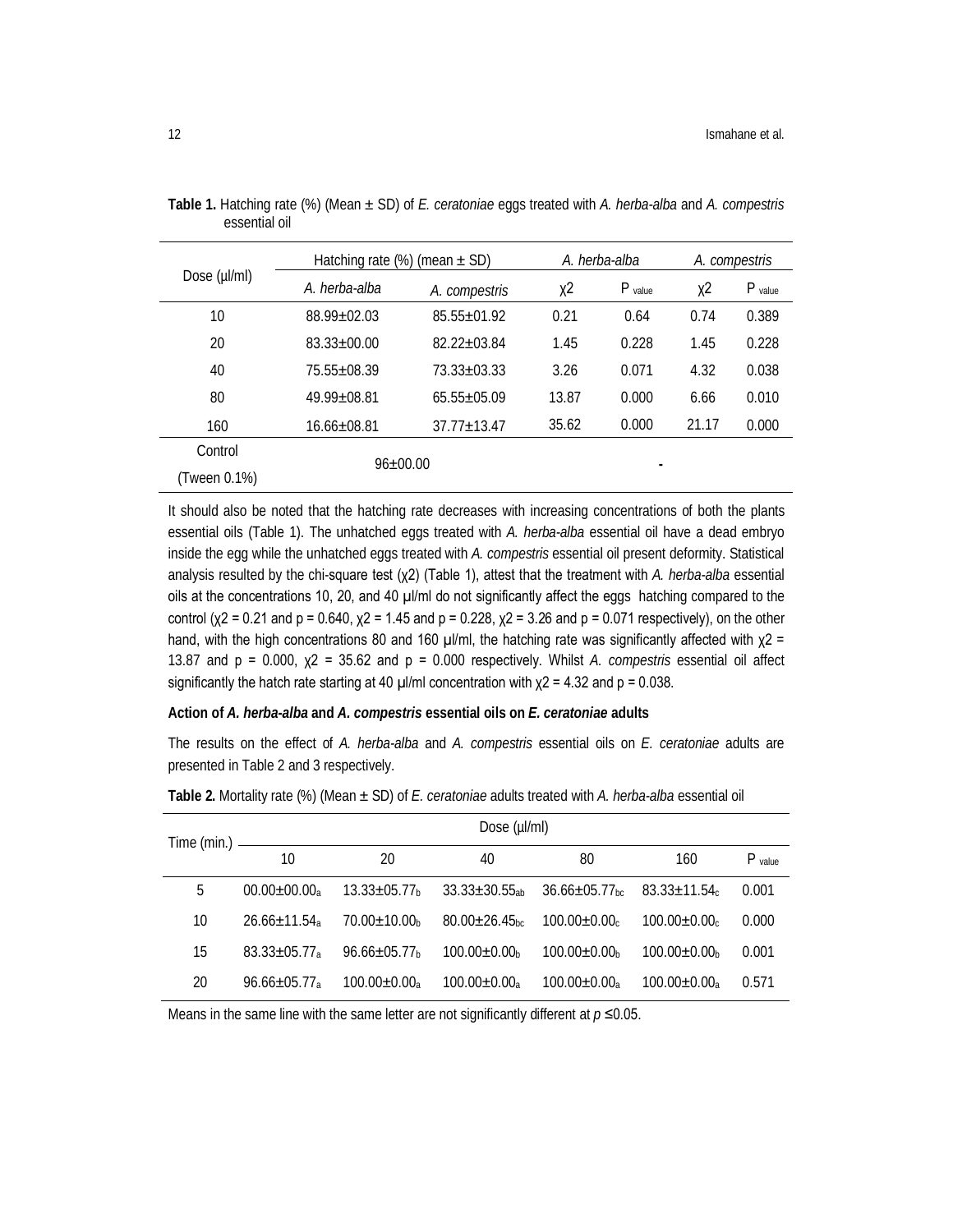*E. ceratoniae* adult's treated with different doses of *A. herba-alba* essential oil, it occur that with the lowest dose (10 µl/ml), the highest mortality rate (96.66  $\pm$  5.77) is obtained during the longest period of treatment and which is 20 min (Table 2). At half of this period (10 min), it was reported a mortality rate of 100% with the highest doses (80 and 160 µl/ml). During the same treatment period, the mortality rates are 70±10% recorded with the 20 µl/ml dose and 80±26.45% with the 40 µl/ml dose. No mortality is achieved for the control, whatever the duration of treatment. According to the results (Table 3) of adult's treatment with the *A. compestris* essential oils, it appears that the most important mortality recorded on adults treated with the lowest dose (10 µl/ml) was 10±10% after 20 min of treatment. During the same treatment period, maximum mortalities rates of 76.67  $\pm$  5.77 and 90 $\pm$ 10% were notified with the 20 and 40 µl/ml doses respectively. With high doses, 80 and 160 µl/ml, the mortality rates of 100% are recorded for 20 and 15 min respectively. No mortality is achieved for the control, whatever the duration of treatment (Table 2).

|    | Dose (µl/ml)      |                     |                                 |                                 |                     |           |
|----|-------------------|---------------------|---------------------------------|---------------------------------|---------------------|-----------|
|    | 10                | 20                  | 40                              | 80                              | 160                 | $P$ value |
| 5  | $00.00 \pm 00.00$ | $00.00 \pm 00.00$   | $00.00+00.00a$                  | $06.67 \pm 11.54$ <sub>a</sub>  | $30.00 \pm 17.32$   | 0.003     |
| 10 | $00.00 \pm 00.00$ | $00.00 \pm 00.00$   | $13.33 \pm 23.09_{ab}$          | $60.00 \pm 26.45$ <sub>bc</sub> | $80.00 \pm 20.00$   | 0.001     |
| 15 | $00.00 \pm 00.00$ | $36.67 \pm 05.77$ h | $80.00+20.00$ <sub>hc</sub>     | $90.00 \pm 10.00$ c             | $100.0 \pm 00.00$ c | 0.000     |
| 20 | $10.00 \pm 10.00$ | 76.67±05.77⊾        | $90.00 \pm 10.00$ <sub>bc</sub> | $100.0 \pm 00.00$ c             | $100.0 \pm 00.00$ c | 0.000     |

**Table 3.** Mortality rate (%) (Mean ± SD) of *E. ceratoniae* adults treated with *A. compestris* essential oil

Means in the same line with the same letter are not significantly different at *p* ≤0.05.

The results of statistical analyses of the dose-dependent mortality data revealed that there is a significant difference between the five doses of *A. herba-alba* essential oils tested except at the last treatment time (20 min) for which we was reported a p = 0.571 (Table 2), while for *A. compestris* essential oil, a significant difference was recorded between the five doses tested for all the treatment times with p varying between 0.00 and 0.003 (Table 3). The discrimination of the means by the Tukey test at the significance level of 5% proves that *A. herba-alba* essential oils have an identical activity at the different doses after 20 min of exposure to the treatment (Table 2). On the other hand, the treatment with *A. compestris* essential oils for 20 min permits distinguished four homogeneous groups; group "a" contains the first dose (10 µl/ml), group "b" contains the second dose 20  $\mu$ /ml), group "bc" includes the third dose (40  $\mu$ /ml) and group "c" which regroups the fourth (80 µl/ml) and fifth dose (160 µl/ml) (Table 3).

LD<sub>50</sub> of essential oils tested: The results of calculated lethal doses 50 (LD<sub>50</sub>) are presented in Table 4, the essential oils of the plants studied become more effective when the exposure duration to the treatment increases.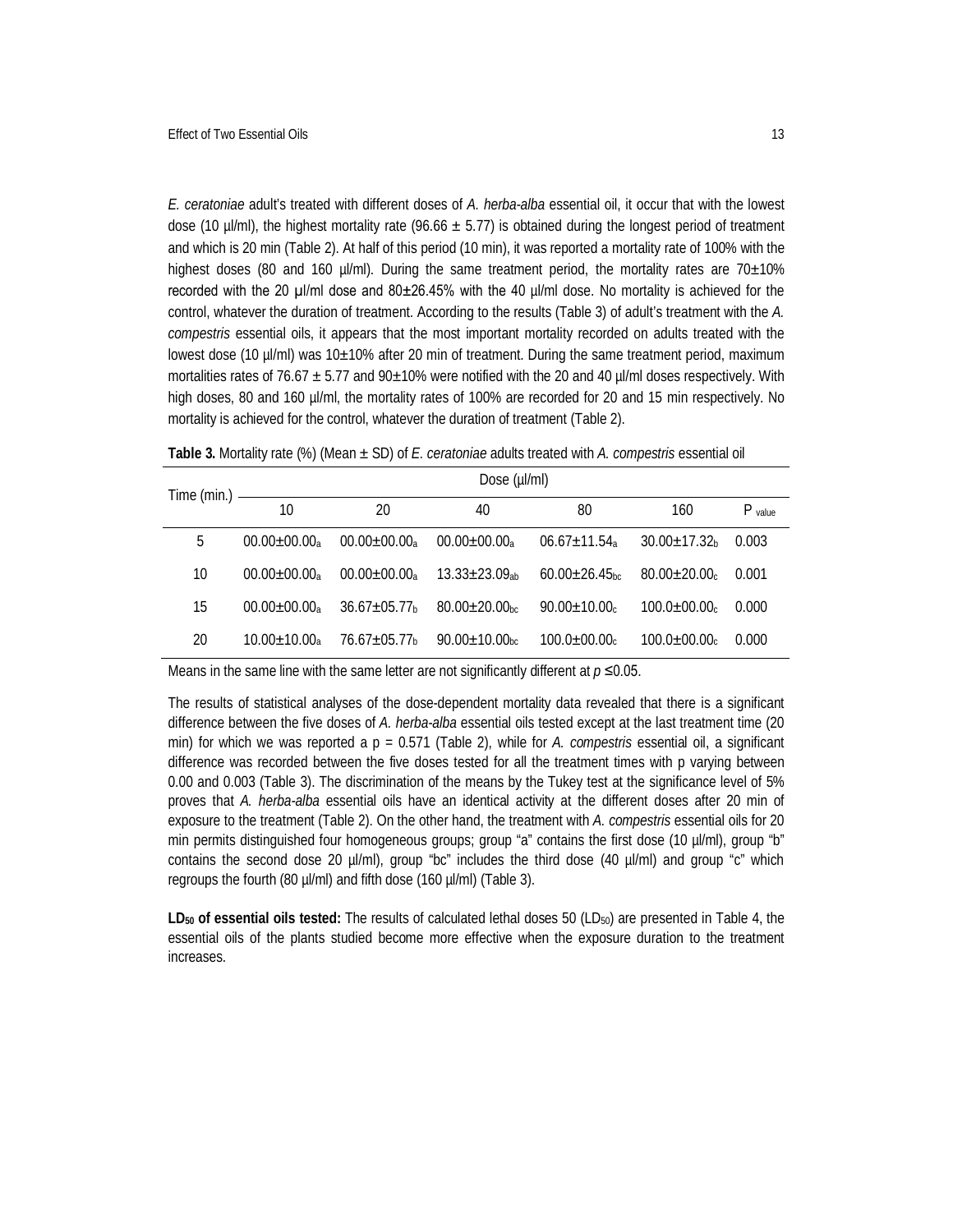| A. herba-alba |                                       |                |                         |           |  |  |  |
|---------------|---------------------------------------|----------------|-------------------------|-----------|--|--|--|
| Time (min.)   | R <sup>2</sup><br>Regression equation |                |                         |           |  |  |  |
| 5             | $Y = 4.23X - 2.95$                    | 0.78           | 75.85                   | 0.044     |  |  |  |
| 10            | $Y = 4.29X - 0.43$                    |                | 18.00                   | 0.016     |  |  |  |
| 15            | $Y = 2.46X + 3.84$                    |                | 2.95                    | 0.041     |  |  |  |
| 20            | $Y = 1.26X + 6.32$                    |                | 0.09                    | 0.182     |  |  |  |
| A. compestris |                                       |                |                         |           |  |  |  |
| Time (min.)   | Regression equation                   | R <sup>2</sup> | $LD_{50}$ ( $\mu$ I/ml) | $P$ value |  |  |  |
| 5             | $Y = 4.14X - 5.04$                    | 0.79           | 263.70                  | 0.043     |  |  |  |
| 10            | $Y = 5.64X - 6.03$                    | 0.89           | 90.13                   | 0.014     |  |  |  |
| 15            | $Y = 6.35X - 5.07$                    | 0.88           | 38.40                   | 0.018     |  |  |  |
| 20            | $Y = 4.33X - 0.92$                    | 0.93           | 16.71                   | 0.008     |  |  |  |

**Table 4.** Toxicological parameter of *A. herba-alba* and *A. compestris* effect on *E. ceatoniae* adults (y: probits of mortality rates, x: decimal logarithm of concentrations)

The LD<sub>50</sub> values are inversely proportional to the treatment times. The lowest LD<sub>50</sub> (0.09 and 16.71 µl/ml) were noted during the longest treatment time (20 min.), while the highest LD<sub>50</sub> (75.85 and 263.7 µl/ml) are found during the shortest treatment time (5 min.) by the essential oils of *A. herba-alba* and *A*. *compestris* respectively. Probit analysis proves that there is a significant correlation between mortality rate and the dose of treatment with *A. herba-alba* and *A. compestris* oils (Table 4).

### **Discussion**

The results prove that essential oils extracted from *A. herba-alba* and *A. compestris* have insecticidal properties which on one hand lead a reduction in hatchability and also exert a lethal effect on adults. Previous studies demonstrate that *A. herba-alba* and *A. compestris* have very important insecticidal activity such as study of Ben Chaaban et al. (2019), showed that fumigant toxicity of *A. herba-alba* essential oil depending on concentration and exposure time. The exposure to vapors of *A. herba-alba* essential oil caused 0% of hatching rate of *E. ceratoniae* eggs at the concentration of 150 µl/l air during 48 h, the same concentration lead 94% mortality of adults after 24 h with  $LC_{50}$  of 0.3 µl/l air. Delmi et al. (2013), after submission of *Ephestia kuehnilla* (Lepidoptera) adults at various doses of *A. herba-alba* essential oil reduced a significant mortality compared with control according to the dose and duration of exposure. In addition, disruption of adults' reproduction by extending the preoviposition period and reducing the period for depositing eggs as fertilized females couldn't who can't live more than one or two days, reduces the number of eggs deposited. *A. herba-alba* essential oil inhibits completely the fertility of *Tineola bisselleilla* (Lepidoptera) from 3 µl dose. This oil, causes mortality rate of 100% with the dose of 2 µl after four days of treatment with the LD<sup>50</sup> was 1.25 µl (Bouchikhi et al. 2010). Hannour et al. (2016) demonstrate that *A. herbaalba* essential oil passed ovicidal and adulticidal effect against *Phthorimaea operculella* (Lepidoptera). The LD<sub>50</sub> for eggs was 39.54 µl/l airs, lethal concentrations ranged from 39.33 to 6.80 µl/l air among adult males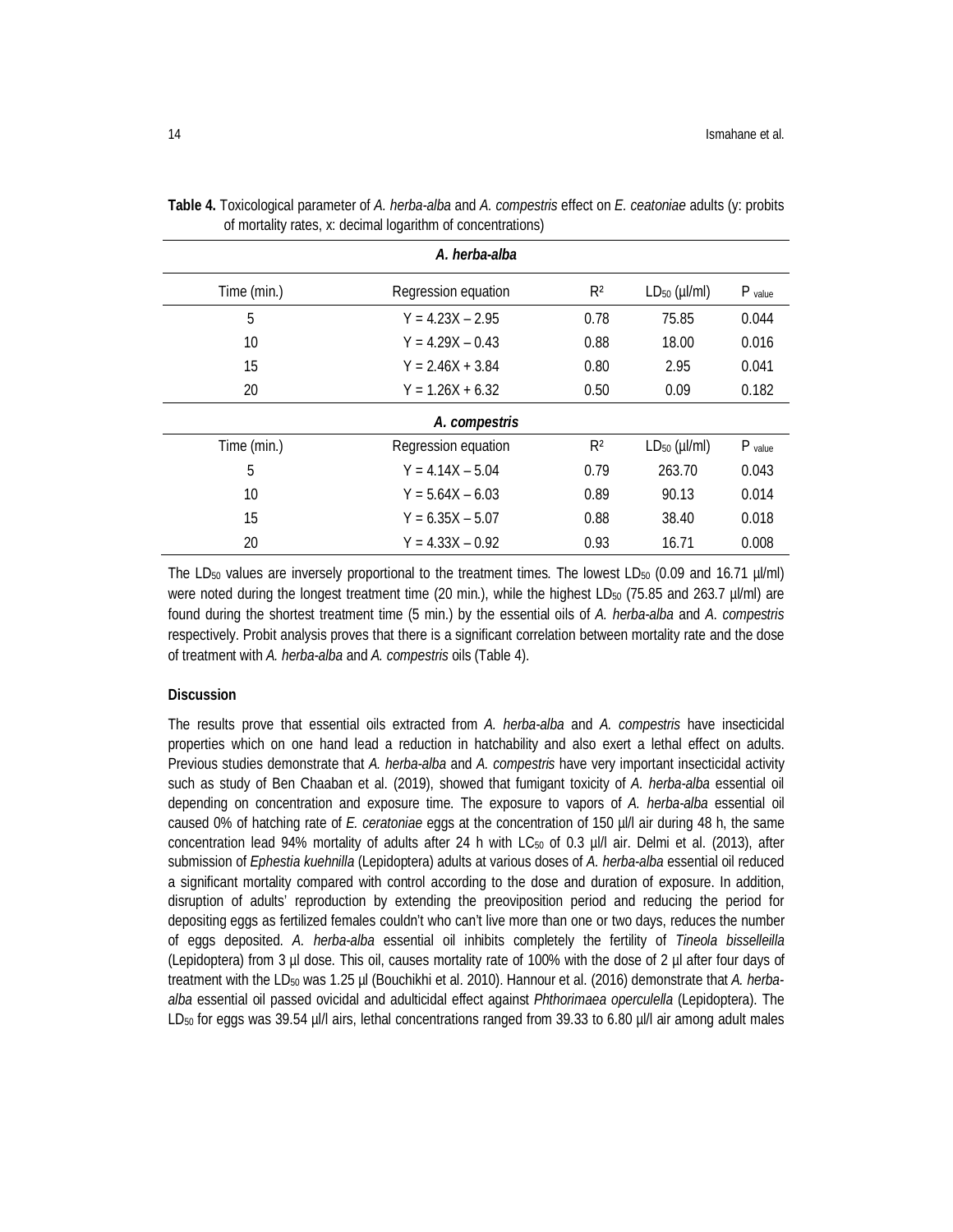and from 39.72 to 6.39 µl/l air among adult females. *A. herba-alba* essential oils showed a nematicidal activity toward *Meloidogyne incognita* and this activity increases with the concentration and the period of exposure. Thus, the high dose (800 µl/l) inhibits the hatching of eggs by 62.8% after 12 days of treatment (Sellami et al. 2010). The acridicide test revealed that *A. herba-alba* essential oil proved effective against *Schistocerca gregaria* adults for which a mortality rate of 100% was reached on the 16th day with the highest dose (0.1 µg/g) (Figuigui et al. 2014). There are few studies that have investigated the insecticidal effect of *A. compestris* essential oil compared to *A. herba-alba* essential oil. According to Al-Harbi et al. (2021) the high doses (8 and 16 µl/ml) of *A. compestris* essential oils applied by inhalation on the rice weevil adults (*Sitophilus oryzae*) provokes mortality rates of 100% after 48 h. The LD<sup>50</sup> was 10.59 h for the highest dose (16 µl/ml). The essential oil from *A. campestris*, containing β-pinene (15.2%), α-pinene (11.2%), myrcene (10.3%), germacrene D (9.0%) (*Z*)-β-ocimene (8.1%) and γ-curcumene (6.4%), showed remarkable toxicity against *Culex quinquefasciatus* (LC<sub>50</sub> of 45.8 mg/l) and moderate effects (LD<sub>50</sub> of 99.8 µg/adult) against *Musca domestica* (Sassoui et al. 2020). The ovicidal and adulticidal effect of essential oils against *E. ceratoniae* has been proven by several studies including the study of Ben Abada et al. (2020), showing that *Rosmarinus officinalis* essential oils inhibits adult emergence with inhibition rates ranged between 22% and 100%. Lebbouz et al. (2016), report that *Peganum harmala* essential oils have an ovicidal and adulticidal effects against *E. ceratoniae*, which reflected by decreasing of hatching rate to 5.65% compared to the control which is 87.35% and causes 100% mortality after 5 days of treatment of *E. ceratoniae* adults with a LT<sup>50</sup> of 1.45 days. Amri et al. (2014), indicate that the topic aplication of *Thymus capitalus* essential oils induced at the dose of 8 µl/ml causes 100% mortality of *E. ceratoniae* adults after 24 h exposure. As stated by Bachrouch et al. (2010), the highest concentration (136 µl/l air) of *Pistacia lentiscus* essential oils induces 100% mortality after 48 h exposure, the corresponding LC<sub>50</sub> was 40.2 µl/l air. The fecundity and hatching rates decreased with increases in concentration or exposure time to the oil, at the concentration of 136 µl/l air, fecundity and hatching rates were respectively 35 eggs/ female and 42.86% adds Bachrouch et al. (2010). Haouel et al. (2010), showed that *Eucalyptus rudis* essential oils achieved 100% mortality of *E. ceratoniae* adults treated by fumigation after 12 h of treatment. The LT  $_{50}$  was 36.10 h.

The toxicity of essential oil is related to their compositions in oxygenated mono terpenes which are major compounds and which prove an insecticidal activity against different species of insects (Papachristos and Stamopoulos 2002). However, Deletre et al. (2014), have shown that the biological effect of an essential oil is not always due only to the activity of the major compound. Indeed, synergistic effects can occur between major and/or minor compounds, suggesting that the mechanisms of action are different. In general, essential oils reduce the phytophagous insect populations by a double action: inhalation toxicity exerted on the adults as well as an inhibition of the reproduction (Regnault- Roger and Hamraoui 1997).

#### **Conclusion**

The result shows that *A. herba-alba* and *A. compestris* essential oils have an ovicidal and adulticidal effects aginst *E. ceratoniae*. They could be good bio-insecticide alternatives to chemical control, while preserving human health and the environment. These new molecules are biodegradable and less likely to cause the resistance of the target species.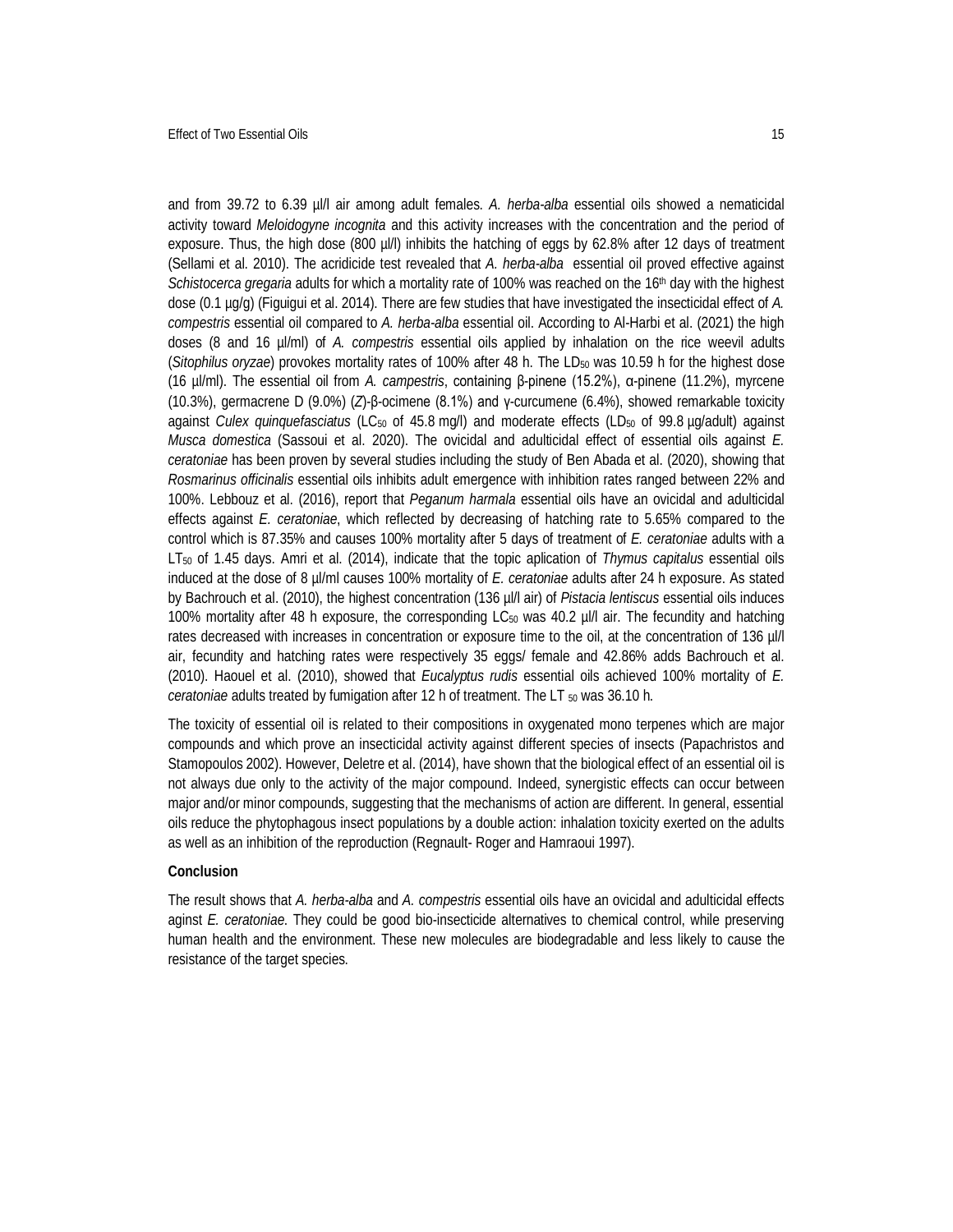#### **References**

- Al Figuigui J, Benjelloun M, Elghadraoui L and Zaim A (2014). Effet acridicide de deux plantes aromatiques et médicinales sur la survie des adultes de *Schistocerca gregaria*. Dixième conférence internationale sur les ravageurs en agriculture. Montpellier, pp.11.
- Al-Harbi NA, Al Attar NM, Hikal DM, Mohamed SE, Latef AAH, Ibrahim AA and Abdein MA (2021). Evaluation of insecticidal effects of plants essential oils extracted from basil, black seedsand lavender against *Sitophilus oryzae*.Plants, 10 :829, https://doi.org/10.3390/plants10050829.
- Al-Izzi MAJ, Al-Maliky SK and Jabbo NF (1987). Culturing the carob moth, *Ectomyelois ceratoniae* (Zeller) (Lepidoptera, Pyralidae), on an artificial diet. Journal of Economic Entomology*,* 80: 277-280.
- Amri I, Hamrouni L, Mohsen H, Jamoussi B and Lebdi K (2014). Essential oils as biological alternatives to protect date palm (*Phoenix dactylifera* L.) against *Ectomyelois ceratoniae* Zeller (Lepidoptera, Pyralidae), Chilean Journal of Agricultural Research, 74: 273-279.
- Azqandi RS, Kazazi M and Abdulahadi F (2015). *Ectomyelois ceratoniae* Zeller (Lepidoptera, Pyralidae) and its control procedures in Iran. Journal of Asian Business and Economics Studies, 05: 743-747.
- Bachrouch O, Mediouni Ben Jemaa J, Wissem AW, Talou T, Marzouk B and Abderraba M (2010). Composition and insecticidal activity of essential oil from *Pistacia lentiscus* L. against *Ectomyelois ceratoniae* Zeller and *Ephestia kuehniella* Zeller (Lepidoptera, pyralidae). Journal of Stored Products Research*,* 6: 242-247.
- Ben Abada M, Haouel Hamdi S, Masseoud C, Jroud H, Bousshih E and Mediouni Ben Jemâa J (2020). Variations in chemotypes patterns of Tunisian *Rosmarinus officinalis* essential oils and applications for controlling the date moth *Ectomyelois ceratoniae* (Pyralidae). South African Journal of Botany, 128: 18-27.
- Ben Chaaban S, Mnaffed A, Mahjoubi K and Mediouni Ben Jemaa J (2019). Efficacy of Essential Oils to Control the Carob Moth, *Ectomyelois ceratoniae* Zeller (Lepidoptera: Pyralidae). International Journal of Agriculture Innovations and Research, 7: 388-391.
- Bokobana EM, Koba K, Poutouli WP, Akantetou PK, Nadio NA, Laba B, Tozoou P, Raynaud C and Sanda K (2014). Evaluation du potentiel insecticide et repulsif de l'huile essentielle de *Cymbopogon schoenanthus* (l.) spreng. Sur *Aphis gossypii* glover (Homoptera, Aphididae), ravageur du cotonnier au Togo. Science De La Vie, De La Terre et Agronomie, Rev. CAMES 2(2): 48-55.
- Bouchikhi Tani Z, Bendahou1 M and Khelil MA (2010). Lutte contre la bruche *Acanthoscelides obtectus* et la mite *Tineola bisselliella* par les huiles essentielles extraites de deux plantes aromatiques d'Algérie. Lebanese Science Journal, 11: 55-68.
- Deletre E, Chandre F, Menut C and Martin T (2014). Bioactive natural compound against whitefly *Bemisia tabaci*. 2nd International Conference on Pests in Agriculture, Montpellier, pp. 11.
- Delimi A, Taibi F, Fissah A, Gherib S, Bouhkari M and Cheffrour A (2013). Bio-activité des huiles essentielles de l'Armoise blanche *Artemessia herba-alba*: effet sur la reproduction et la mortalité des adultes d'un ravageur des denrées stockées *Ephestia kuehniella* (Lepidoptera). Afrique Science, 09: 82-90.
- Dhouibi MH (2000). Lutte intégrée pour la protection du palmier dattier en Tunisie. Ed centre de publication universitaire, Tunisie, pp. 1-134.
- Escoubet P (2011). Les limites de la lutte chimique. Les ravageurs de nos jardins. Journée Biologique du Parc Phoenix. Nice, Memories of the Oceanographic Institute Paul Ricard, pp. 59-72.
- Grissa LK, Mejri O and Ben Brahim H (2011). Effect of diapause for improving mass-rearing and field performance of irradiated carob moth, *Ectomyelois ceratoniae* Zeller (Lepidoptera, Pyralidae)*,* in Tunisia. Increasing the efficiency of Lepidoptera sit by enhanced quality control, Vienna, pp. 35-37.